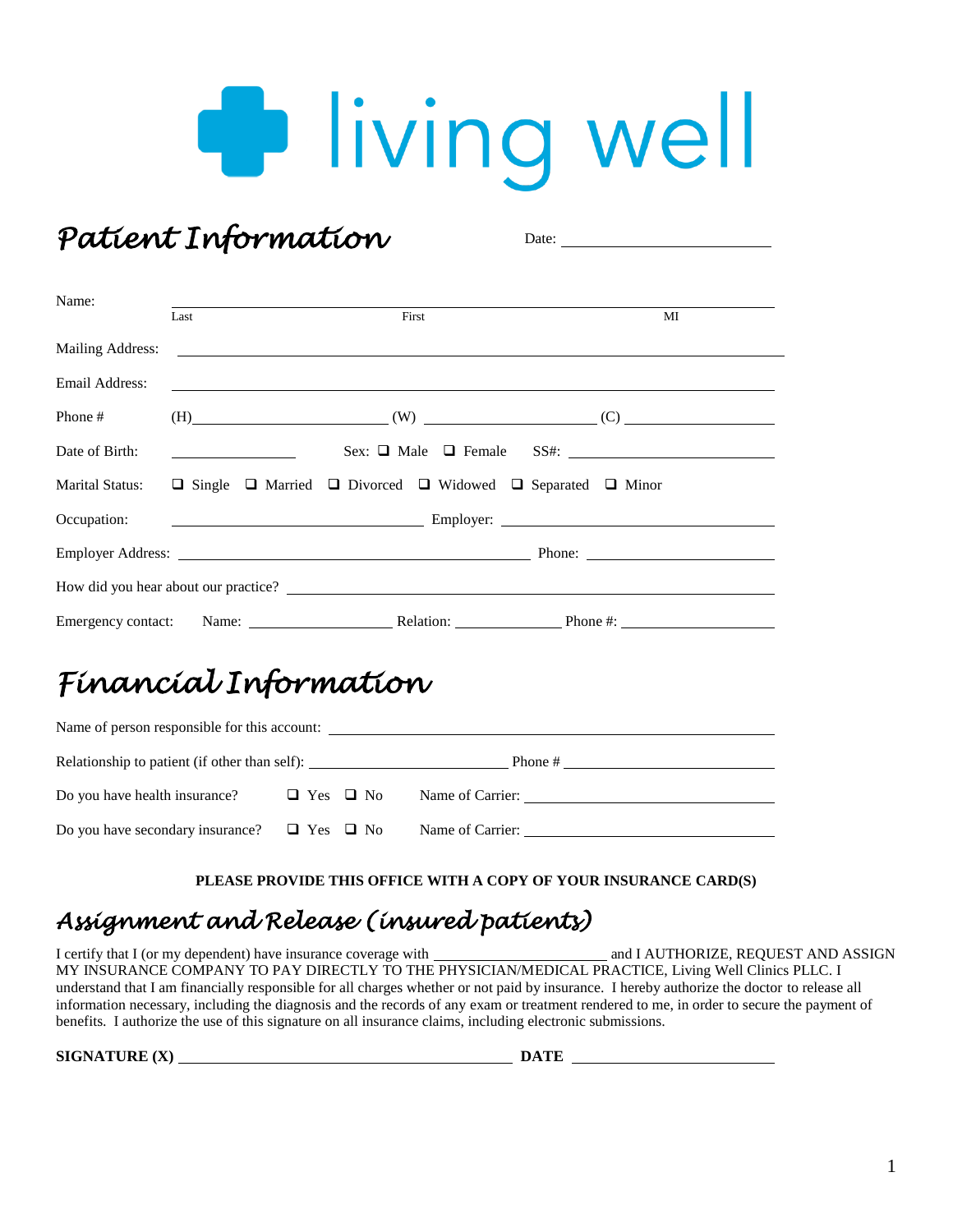## *Health History*

|                                                                                                                                                               | Who is your primary care physician? (doctor and/or practice)                                                                                          |                                         |                                                   |                              |  |  |
|---------------------------------------------------------------------------------------------------------------------------------------------------------------|-------------------------------------------------------------------------------------------------------------------------------------------------------|-----------------------------------------|---------------------------------------------------|------------------------------|--|--|
| Is it okay for us to contact your primary care physician regarding your case? Yes / No                                                                        |                                                                                                                                                       |                                         |                                                   |                              |  |  |
|                                                                                                                                                               |                                                                                                                                                       |                                         |                                                   |                              |  |  |
|                                                                                                                                                               | Please check to indicate if you are currently experiencing any of the following conditions:<br>$\Box$ Neck Pain/Stiffness $\Box$ Pins/Needles in Arms |                                         |                                                   |                              |  |  |
|                                                                                                                                                               |                                                                                                                                                       | □ Light Bothers Eyes                    | $\Box$ Sudden Weight Loss<br>$\Box$ Loss of Taste | □ Nausea<br>$\Box$ Cold Feet |  |  |
| $\Box$ Arm/Hand Pain                                                                                                                                          | $\Box$ Back Pain/Stiffness $\Box$ Pins/Needles in Legs                                                                                                | $\Box$ Depression<br>$\Box$ Nervousness |                                                   |                              |  |  |
|                                                                                                                                                               | $\Box$ Fatigue                                                                                                                                        |                                         | $\Box$ High Blood Pressure $\Box$ Chest Pain      |                              |  |  |
| $\Box$ Leg/Knee Pain                                                                                                                                          | $\hfill\Box$<br>Sleeping Difficulties                                                                                                                 | $\Box$ Tension                          | $\Box$ Jaw Problems                               | $\Box$ Fever                 |  |  |
| $\Box$ Headaches                                                                                                                                              | $\Box$ Loss of Smell                                                                                                                                  | $\Box$ Cold Sweats                      | $\Box$ Constipation                               | $\Box$ Fainting              |  |  |
| $\Box$ Dizziness                                                                                                                                              | $\Box$ Allergies                                                                                                                                      | $\Box$ Stomach Problems                 | □ Shortness of Breath                             |                              |  |  |
| $\Box$ Asthma                                                                                                                                                 | $\Box$ Blurred Vision                                                                                                                                 | $\Box$ Night Pain                       | $\Box$ Bowel/Bladder Changes                      |                              |  |  |
|                                                                                                                                                               | Please check to indicate if you have ever had any of the following:                                                                                   |                                         |                                                   |                              |  |  |
| $\Box$ Aids/HIV                                                                                                                                               | □ Cancer                                                                                                                                              | $\Box$ Hepatitis                        | $\Box$ Osteoporosis                               | $\Box$ Stroke                |  |  |
| $\Box$ Alcoholism                                                                                                                                             | $\Box$ Cataracts                                                                                                                                      | $\Box$ Hernia                           | $\hfill\blacksquare$<br>Pacemaker                 | $\Box$ Suicide Attempt       |  |  |
| $\Box$ Allergy Shots                                                                                                                                          | $\Box$ Chemical Dependency                                                                                                                            | $\Box$ Herniated Disc                   | Parkinson's Disease                               | $\Box$ Thyroid Problems      |  |  |
| $\Box$ Anemia                                                                                                                                                 | $\Box$ Chicken Pox                                                                                                                                    | $\Box$ Herpes                           | $\Box$ Pinched Nerve                              | $\Box$ Tonsillitis           |  |  |
| $\Box$ Anorexia                                                                                                                                               | $\Box$ Diabetes                                                                                                                                       | $\Box$ High Cholesterol                 | $\Box$ Pneumonia                                  | $\Box$ Tuberculosis          |  |  |
| $\Box$ Appendicitis                                                                                                                                           | $\Box$ Emphysema                                                                                                                                      | □ Kidney Disease                        | $\Box$ Polio                                      | $\Box$ Tumors/Growths        |  |  |
| $\Box$ Arthritis                                                                                                                                              | $\Box$ Epilepsy                                                                                                                                       | □ Liver Disease                         | $\Box$ Prostate Problems                          | $\Box$ Typhoid Fever         |  |  |
| $\Box$ Asthma                                                                                                                                                 | $\Box$ Fractures                                                                                                                                      | $\Box$ Measles                          | $\Box$ Prosthesis                                 | $\Box$ Ulcers                |  |  |
| $\Box$ Bleeding Disorders                                                                                                                                     | $\Box$ Glaucoma                                                                                                                                       | $\Box$ Migraines                        | $\Box$ Psychiatric Care                           | $\Box$ Vaginal Infections    |  |  |
| □ Breast Lump                                                                                                                                                 | $\Box$ Goiter                                                                                                                                         | $\Box$ Miscarriage                      | $\Box$ Rheumatoid Arthritis                       | □ Venereal Disease           |  |  |
| $\Box$ Bronchitis                                                                                                                                             | $\Box$ Gonorrhea                                                                                                                                      | $\Box$ Mononucleosis                    | $\Box$ Rheumatic Fever                            | $\Box$ Whooping Cough        |  |  |
| $\Box$ Bulimia                                                                                                                                                | $\Box$ Gout                                                                                                                                           | $\Box$ Multiple Sclerosis               | $\Box$ Scarlet Fever                              |                              |  |  |
|                                                                                                                                                               | $\Box$ Heart Disease                                                                                                                                  | $\Box$ Mumps                            |                                                   |                              |  |  |
|                                                                                                                                                               |                                                                                                                                                       |                                         |                                                   |                              |  |  |
|                                                                                                                                                               |                                                                                                                                                       |                                         |                                                   |                              |  |  |
|                                                                                                                                                               |                                                                                                                                                       |                                         |                                                   |                              |  |  |
|                                                                                                                                                               |                                                                                                                                                       |                                         |                                                   |                              |  |  |
|                                                                                                                                                               |                                                                                                                                                       |                                         |                                                   |                              |  |  |
|                                                                                                                                                               |                                                                                                                                                       |                                         |                                                   |                              |  |  |
|                                                                                                                                                               |                                                                                                                                                       |                                         |                                                   |                              |  |  |
|                                                                                                                                                               |                                                                                                                                                       |                                         |                                                   |                              |  |  |
|                                                                                                                                                               |                                                                                                                                                       |                                         |                                                   |                              |  |  |
|                                                                                                                                                               |                                                                                                                                                       |                                         |                                                   |                              |  |  |
|                                                                                                                                                               |                                                                                                                                                       |                                         |                                                   |                              |  |  |
|                                                                                                                                                               |                                                                                                                                                       |                                         |                                                   |                              |  |  |
|                                                                                                                                                               | Please list any supplements you are currently taking (vitamins/herbs/minerals):                                                                       |                                         |                                                   |                              |  |  |
|                                                                                                                                                               | Is there a family history of any of the following conditions? (indicate family member including parents, grandparents & siblings)                     |                                         |                                                   |                              |  |  |
|                                                                                                                                                               |                                                                                                                                                       |                                         |                                                   |                              |  |  |
| Heart Disease                                                                                                                                                 |                                                                                                                                                       | □ Diabetes<br>□ Arthritis               |                                                   |                              |  |  |
| $\Box$ Cancer                                                                                                                                                 |                                                                                                                                                       |                                         | $\Box$ $\Box$                                     |                              |  |  |
| $\Box$ Moderately<br>Do you exercise: $\Box$ Frequently<br>$\Box$ Occasionally<br>$\Box$ None                                                                 |                                                                                                                                                       |                                         |                                                   |                              |  |  |
| Do your work activities mostly involve:<br>$\Box$ Sitting<br>$\Box$ Standing<br>$\Box$ Light Labor<br>□ Heavy Labor                                           |                                                                                                                                                       |                                         |                                                   |                              |  |  |
| $\Box$ Stomach<br>Do you sleep on your: $\Box$ Back<br>$\Box$ Side<br>Are you interested in learning about medical weight loss? $\Box$ Yes $\Box$ No          |                                                                                                                                                       |                                         |                                                   |                              |  |  |
| What is your daily/weekly intake of the following:                                                                                                            |                                                                                                                                                       |                                         |                                                   |                              |  |  |
| Caffeine cups/day                                                                                                                                             |                                                                                                                                                       | Alcohol ________ drinks/week            | Cigarettes _______ packs/day                      |                              |  |  |
| I certify that the above questions were answered accurately. I understand that providing incorrect information can be dangerous to my<br>$\bullet$<br>health. |                                                                                                                                                       |                                         |                                                   |                              |  |  |